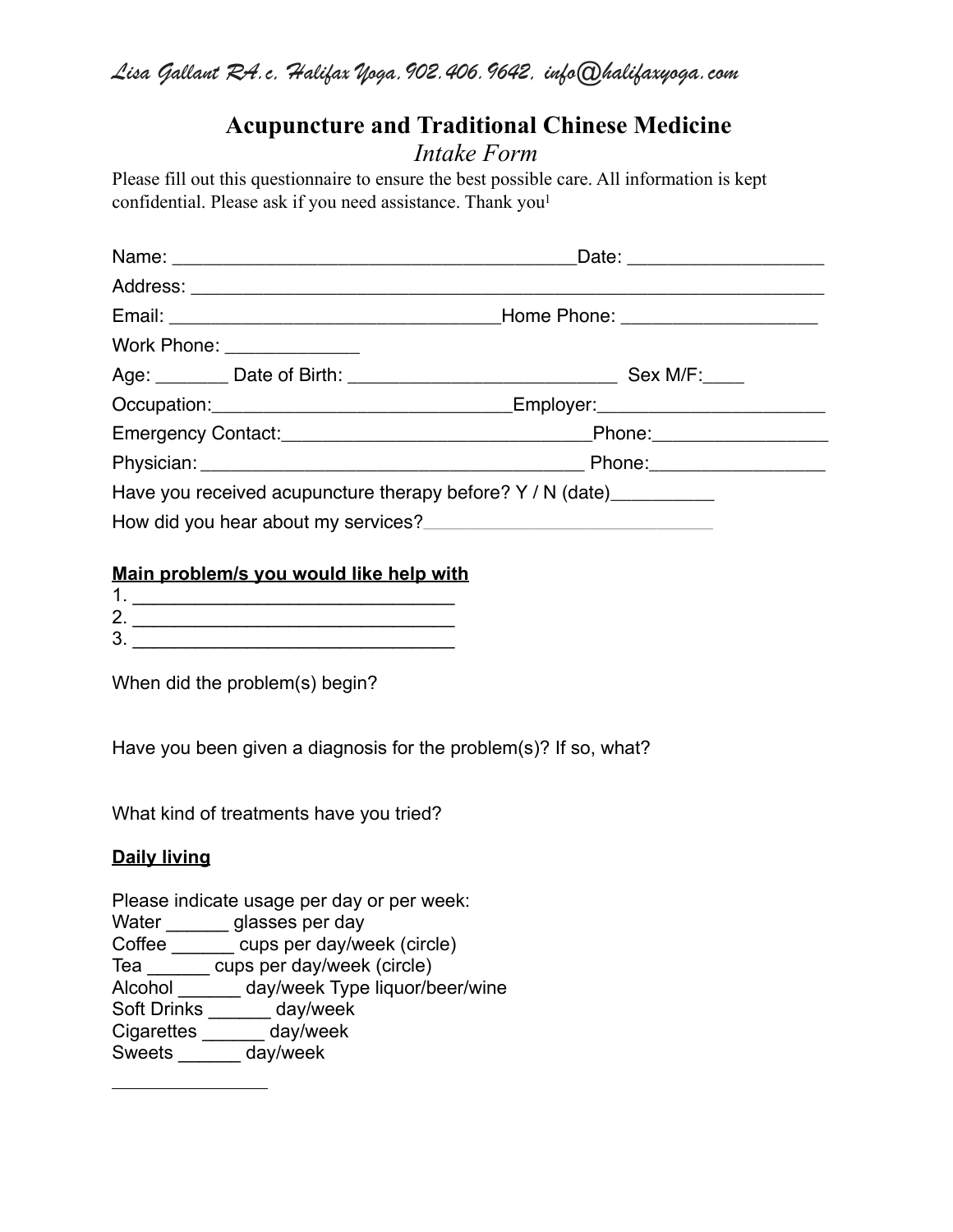### **Diet and exercise**

Please describe your general diet:

Breakfast:

Lunch:

Dinner:

Snacks:

Please indicate how many times you exercise per week, and briefly describe your typical routine:

### **Muscles/ Bones/ Joints**

Do you have pain or tightness? No / Yes. If Yes, please indicate the location on the chart below.



Rate your pain on a scale from 1 to 10

*No pain* 1 2 3 4 5 6 7 8 9 10 *Extreme pain*

### *Circle the quality that best describes your pain:*

Sharp Dull Aching Numb Burning and/or Tingling Pain worse in am/pm Pain worse/better with heat Pain worse/better with cold Pain worse/better with pressure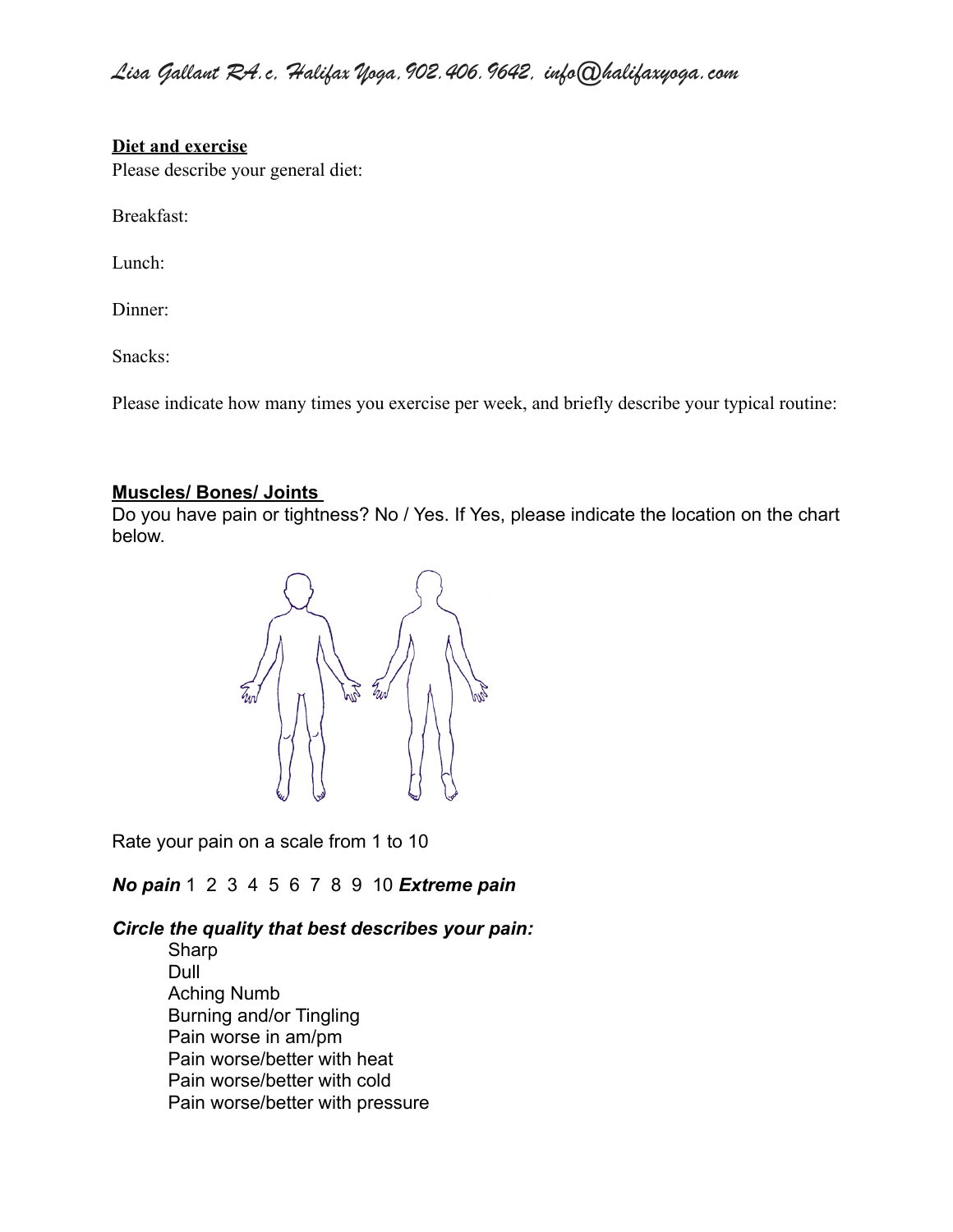## **Medical History (Check all that apply):**

Please list any past surgeries, and date:

Do you have a pacemaker? Yes/ No

Please list medications you are currently taking:

Please check any of the following that apply to you, past and present:

| Allergies<br>Hemophiliac<br><b>HIV/ Hepatitis</b><br>Anemia<br>Arteriosclerosis<br>Asthma<br>Anorexia<br><b>Bleeding Disorders</b><br><b>Bronchitis</b><br><b>Bulimia</b><br>Cancer<br>Candidiasis<br><b>Chronic Fatigue</b><br>Convulsions<br>Depression<br><b>Diabetes</b><br>Eczema<br>Emphysema<br>Epilepsy<br>Gout<br><b>Heart disease</b><br>Hernia<br>Herpes simplex 1<br>Herpes simplex 2<br>High blood pressure<br>High cholesterol | Hyperglycemia<br>Hypoglycemia<br><b>Inflammatory Bowel Disease</b><br>Jaundice<br>Kidney disorders<br>Liver disorders<br><b>Low Blood Pressure</b><br>Lupus<br><b>Menstrual Disorders</b><br><b>Multiple Sclerosis</b><br>Osteoarthritis<br>Parkinson's<br>Pneumonia<br>Polio<br><b>Prostate Disorders</b><br><b>Psoriasis</b><br><b>Psychiatric Care</b><br><b>Rheumatoid Arthritis</b><br><b>Seizures</b><br><b>Stomach Ulcers</b><br><b>Stroke</b><br><b>Thyroid Disorders</b><br><b>Tonsillitis</b><br><b>Tuberculosis</b><br><b>Urinary Tract Infections</b><br><b>Venereal Disease</b><br>Other |
|----------------------------------------------------------------------------------------------------------------------------------------------------------------------------------------------------------------------------------------------------------------------------------------------------------------------------------------------------------------------------------------------------------------------------------------------|-------------------------------------------------------------------------------------------------------------------------------------------------------------------------------------------------------------------------------------------------------------------------------------------------------------------------------------------------------------------------------------------------------------------------------------------------------------------------------------------------------------------------------------------------------------------------------------------------------|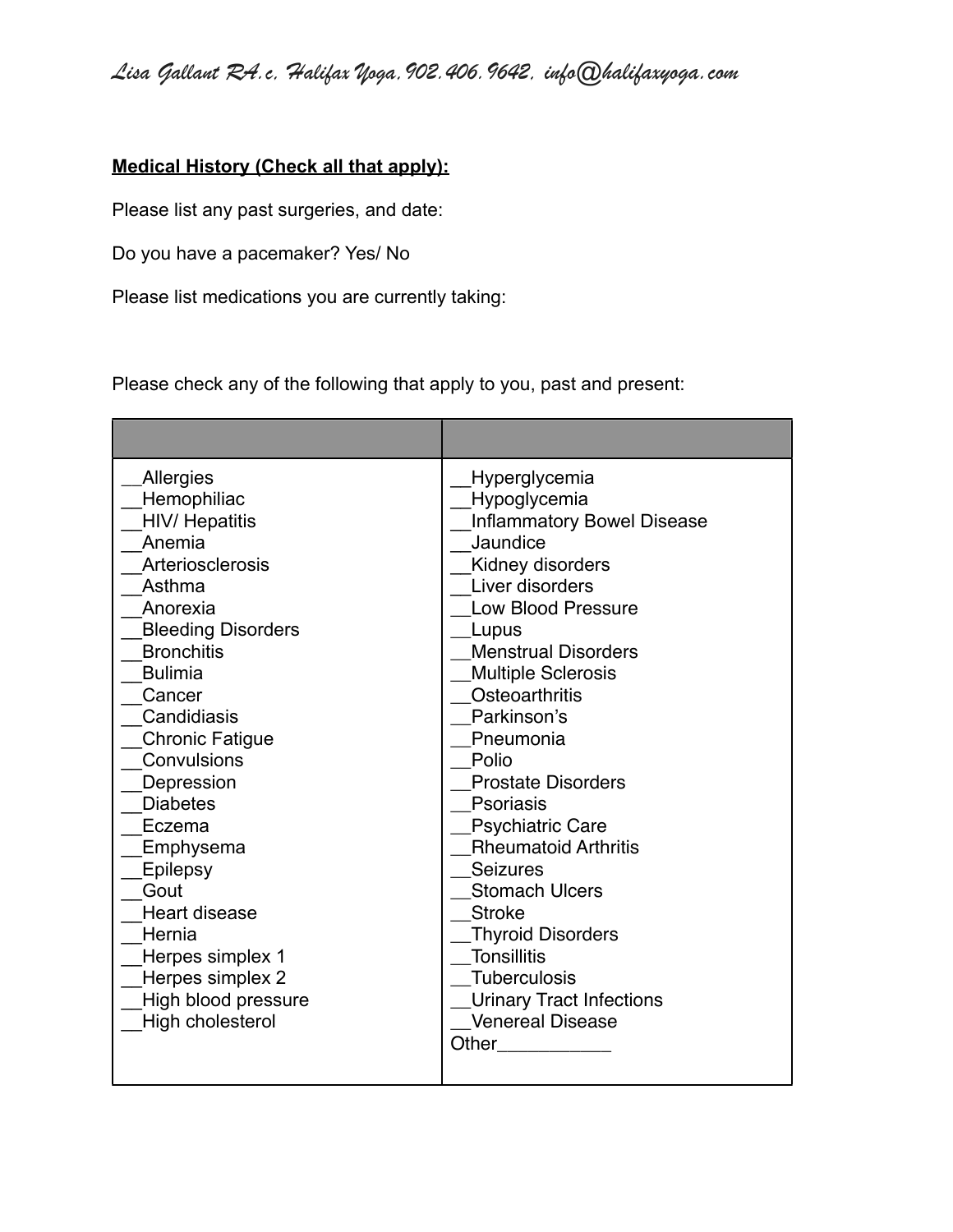**Please write "C" for current or "P" for past in front of conditions that applies to you:**

*\_\_\_\_\_\_\_\_\_\_\_\_\_\_\_\_\_\_\_\_\_\_\_\_\_\_\_\_\_\_\_\_\_\_\_\_\_\_\_\_\_\_\_\_\_\_\_\_\_\_\_\_\_\_\_\_\_\_\_\_\_\_\_\_\_\_\_\_\_\_*

| Gastrointestinal                                                                                                                                                                                         | <b>Urinary/ Genital</b>                                                                                                                                                                             |  |  |  |  |  |
|----------------------------------------------------------------------------------------------------------------------------------------------------------------------------------------------------------|-----------------------------------------------------------------------------------------------------------------------------------------------------------------------------------------------------|--|--|--|--|--|
| Nausea/ vomit<br>Heartburn<br>Ulcer<br>Hiccups<br>Diarrhea<br>Constipation<br>Gas and bloating<br>Abdominal pain<br>Loose stool<br>Dry stool<br>Blood in stool<br>Mucus in stool<br>Itching/burning anus | Painful/itching genitals<br>Painful urination<br><b>Excessive urination</b><br>Urgent urine<br>Blood in urine<br>Incontinence of urine<br><b>Wakes at night to urinate</b><br>Kidney/bladder stones |  |  |  |  |  |
| <b>Respiratory</b>                                                                                                                                                                                       | <b>Cardiovascular/ Circulatory</b>                                                                                                                                                                  |  |  |  |  |  |
| Chronic cough<br><b>Weak cough</b><br>Load cough<br>Cough up white phlegm<br>Cough up yellow phlegm<br>Cough up blood<br>Shortness of breath<br>Asthma/ Wheezing<br>Frequent colds                       | Palpitations<br>Chest pain<br><b>Irregular heart beat</b><br>Chest pain<br>High blood pressure<br>Low blood pressure<br>Cold hands and feet<br><b>Excessive bleeding</b>                            |  |  |  |  |  |
| <b>Head/ Neck/ Face</b>                                                                                                                                                                                  | <b>Emotions</b>                                                                                                                                                                                     |  |  |  |  |  |
| Dizziness/light headed<br>Headache/migraine<br>Faint<br><b>Neck stiffness</b><br>Jaw pain<br><b>Facial tics</b><br><b>Facial paralysis</b>                                                               | Fearful<br>Sadness<br>Grief<br>Anger/frustration<br>Over worry<br><b>Anxious</b><br>Forgetfulness                                                                                                   |  |  |  |  |  |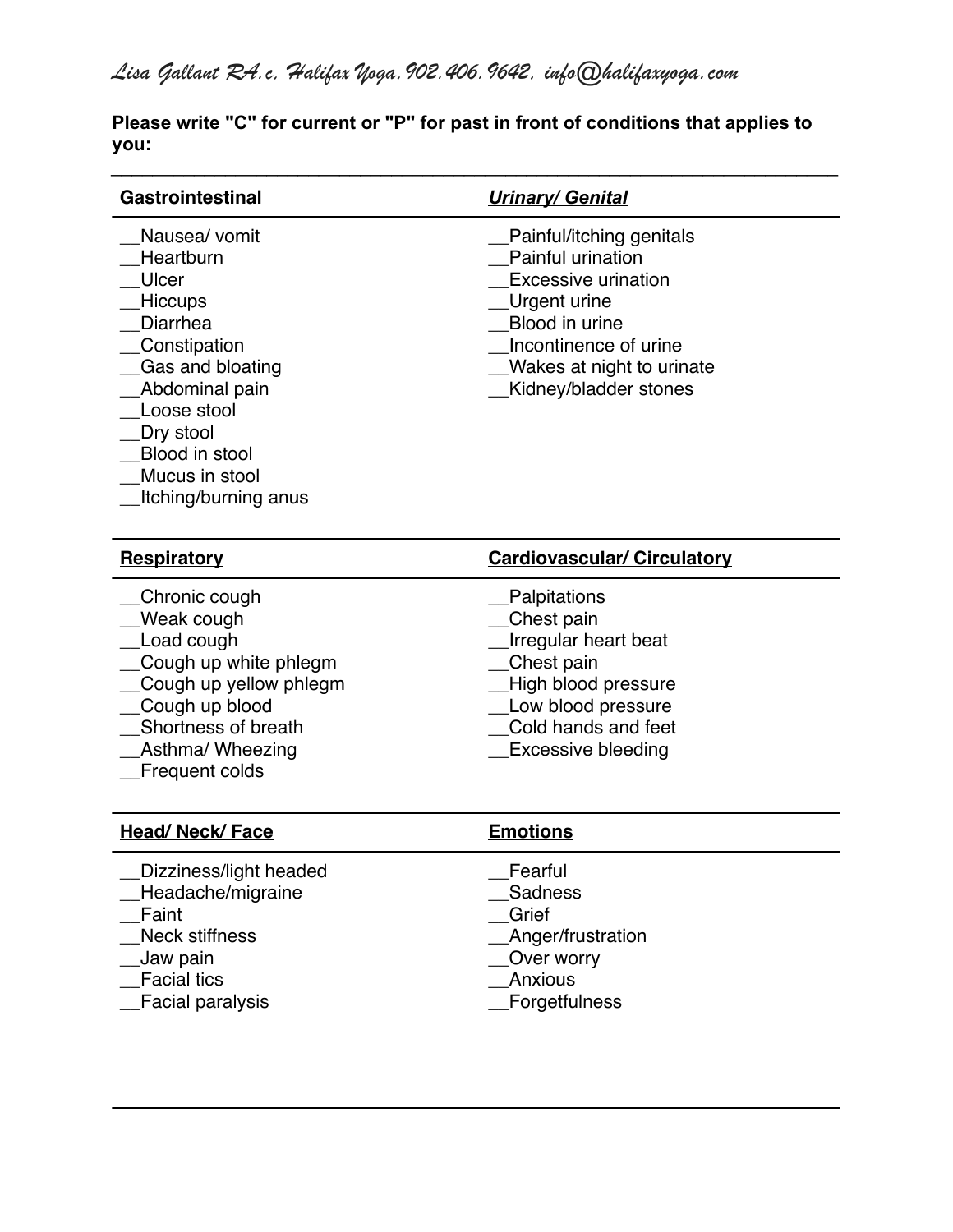| <b>Muscle/ Joint</b>                                                                                                                                       | <b>Eyes</b>                                                                                                                                                                                        |
|------------------------------------------------------------------------------------------------------------------------------------------------------------|----------------------------------------------------------------------------------------------------------------------------------------------------------------------------------------------------|
| Joint pain<br>Body ache and stiffness<br>Numbness/tingling<br>Heavy body<br>Knee pain<br>Low back pain                                                     | Poor vision<br><b>Blurry vision</b><br><b>Floaters</b><br>Dry eyes<br><b>Watery Eyes</b><br>Red/itchy eyes                                                                                         |
| <b>Skin</b>                                                                                                                                                | Nose/Throat/Mouth                                                                                                                                                                                  |
| Hives/rashes<br>Eczema/psoriasis<br>Acne<br>Night sweats<br>Spontaneous sweats<br>No sweat<br>Dry skin<br><b>Bruise easily</b><br><b>Brittle/dry nails</b> | Sinus infections<br><b>Allergies</b><br>Recurring sore throat<br><b>TMJ</b><br><b>Excessive thirst</b><br>Lack of thirst<br>Mouth ulcers<br>Teeth pain<br>Prefer warm drinks<br>Prefer cold drinks |

| General                                                                                                                                                                         | Men's Health                                                                               |  |  |  |  |
|---------------------------------------------------------------------------------------------------------------------------------------------------------------------------------|--------------------------------------------------------------------------------------------|--|--|--|--|
| Insomnia<br><b>Excessive sleep</b><br>Fatigue<br><b>Dizziness</b><br><b>Numbness</b><br>Frequent chills<br>Fever<br><b>Premature hair loss</b><br>_Premature greying<br>Ealemen | Impotence<br>Infertility<br>Seminal emissions<br>Premature ejaculation<br>Decreased libido |  |  |  |  |
|                                                                                                                                                                                 |                                                                                            |  |  |  |  |

*\_\_\_\_\_\_\_\_\_\_\_\_\_\_\_\_\_\_\_\_\_\_\_\_\_\_\_\_\_\_\_\_\_\_\_\_\_\_\_\_\_\_\_\_\_\_\_\_\_\_\_\_\_\_\_\_\_\_\_\_\_\_\_\_\_\_\_\_\_\_*

\_\_Edema